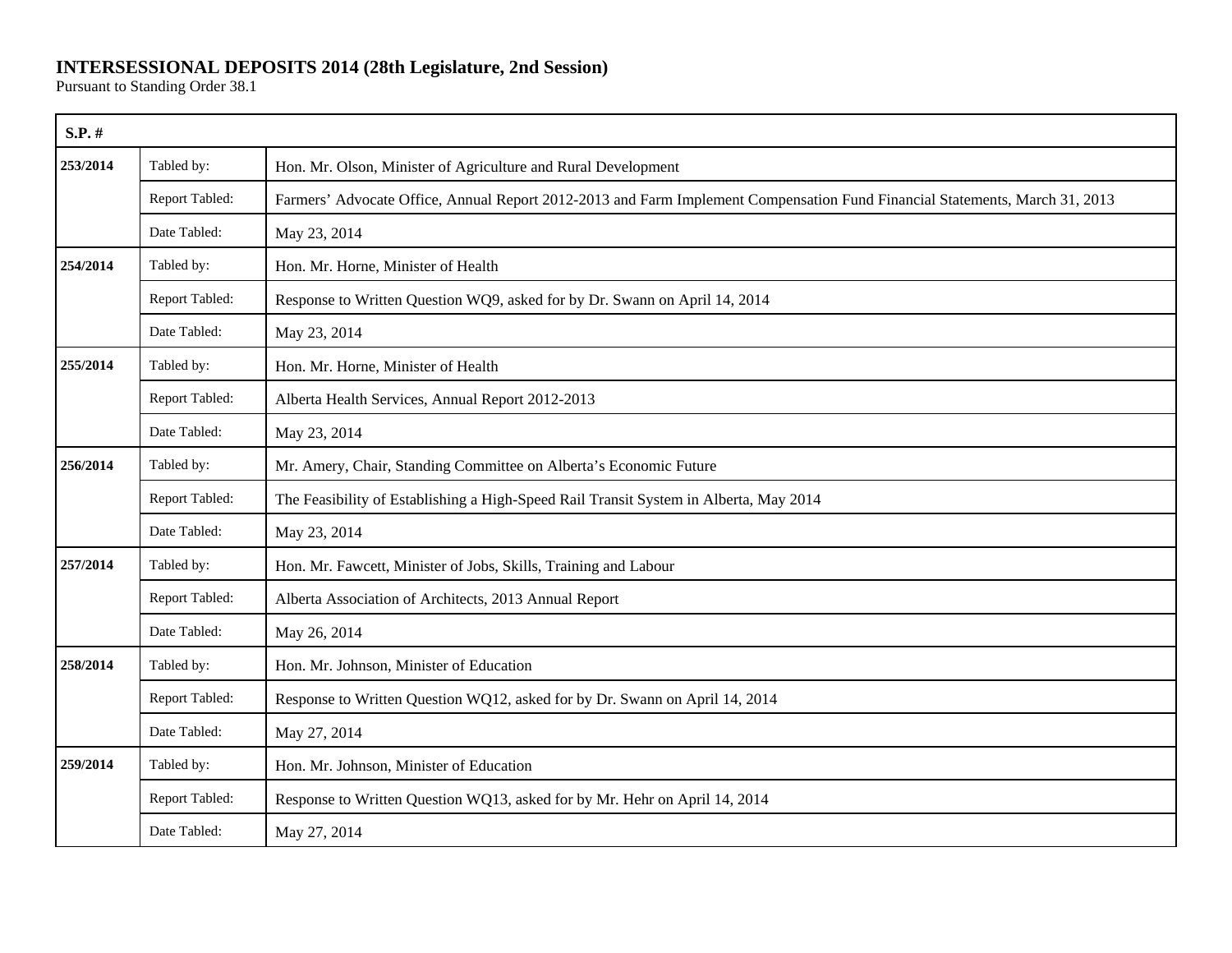| S.P. #   |                       |                                                                                         |
|----------|-----------------------|-----------------------------------------------------------------------------------------|
| 260/2014 | Tabled by:            | Hon. Mr. Johnson, Minister of Education                                                 |
|          | Report Tabled:        | Response to Written Question WQ14, asked for by Mr. Hehr on April 14, 2014              |
|          | Date Tabled:          | May 27, 2014                                                                            |
| 261/2014 | Tabled by:            | Hon. Mr. Johnson, Minister of Education                                                 |
|          | <b>Report Tabled:</b> | Response to Written Question WQ15, asked for by Mr. Hehr on April 14, 2014              |
|          | Date Tabled:          | May 27, 2014                                                                            |
| 262/2014 | Tabled by:            | Hon. Mr. Johnson, Minister of Education                                                 |
|          | Report Tabled:        | Return to Order of the Assembly MR7, asked for by Mr. Hehr on April 14, 2014            |
|          | Date Tabled:          | May 27, 2014                                                                            |
| 263/2014 | Tabled by:            | Hon. Mr. Fawcett, Minister of Jobs, Skills, Training and Labour                         |
|          | Report Tabled:        | Workers' Compensation Board - Alberta, 2013 Annual Report                               |
|          | Date Tabled:          | May 29, 2014                                                                            |
| 264/2014 | Tabled by:            | Hon. Mr. Zwozdesky, Speaker of the Legislative Assembly                                 |
|          | Report Tabled:        | Alberta Property Rights Advocate Office, 2013 Annual Report                             |
|          | Date Tabled:          | June 2, 2014                                                                            |
| 265/2014 | Tabled by:            | Hon. Mr. Horner, President of Treasury Board and Minister of Finance                    |
|          | Report Tabled:        | Horse Racing Alberta                                                                    |
|          | Date Tabled:          | June 3, 2014                                                                            |
| 266/2014 | Tabled by:            | Hon. Mr. Horne, Minister of Health                                                      |
|          | Report Tabled:        | College of Medical Laboratory Technologists of Alberta, 2013 Annual Report              |
|          | Date Tabled:          | June 12, 2014                                                                           |
| 267/2014 | Tabled by:            | Hon. Mr. Horne, Minister of Health                                                      |
|          | Report Tabled:        | Alberta College of Medical Diagnostic and Therapeutic Technologists, Annual Report 2013 |
|          | Date Tabled:          | June 12, 2014                                                                           |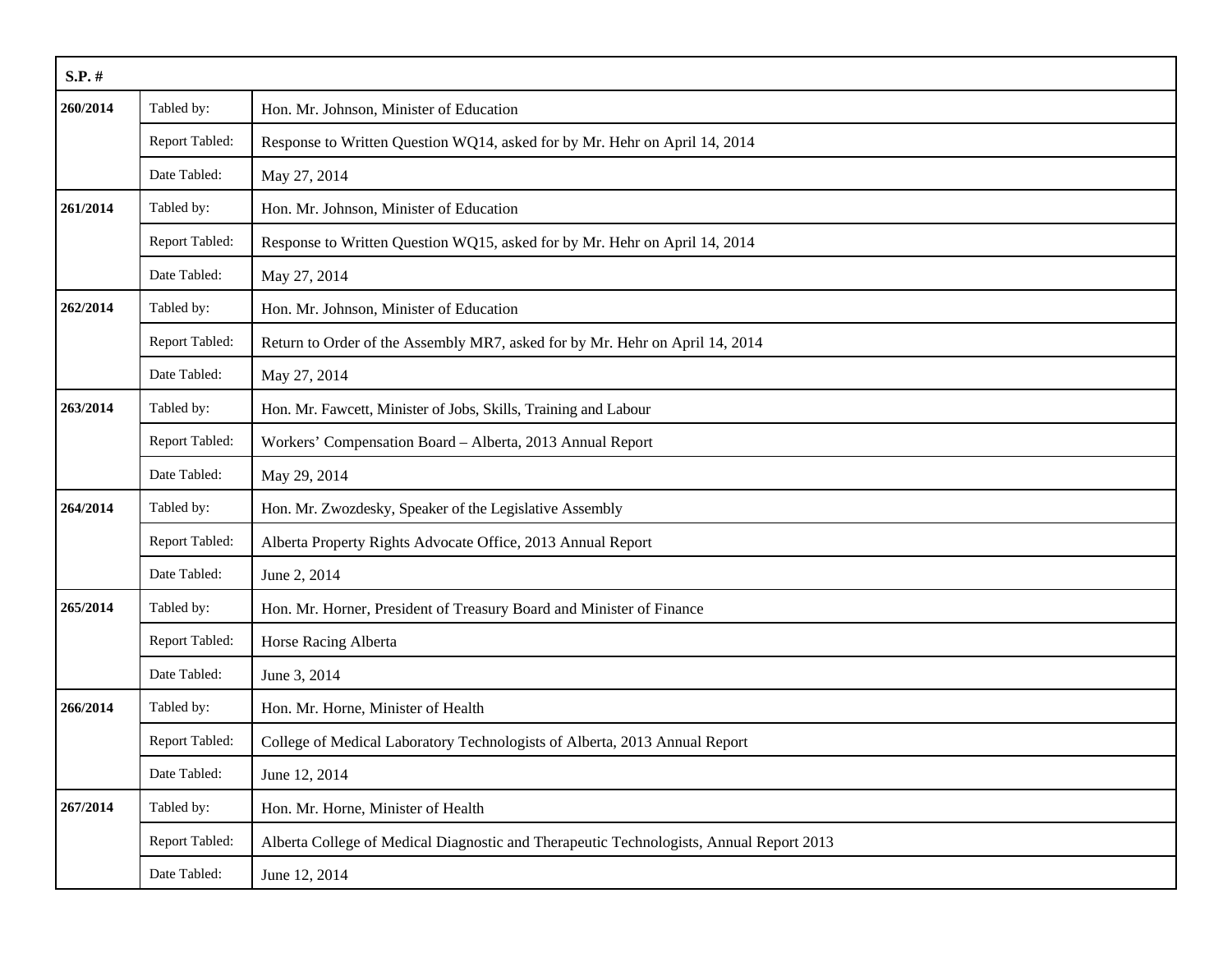| $S.P.$ # |                |                                                                                 |
|----------|----------------|---------------------------------------------------------------------------------|
| 268/2014 | Tabled by:     | Hon. Mr. Horne, Minister of Health                                              |
|          | Report Tabled: | Alberta College of Social Workers, 2013 Annual Report                           |
|          | Date Tabled:   | June 12, 2014                                                                   |
| 269/2014 | Tabled by:     | Hon. Mr. Weadick, Minister of Municipal Affairs                                 |
|          | Report Tabled: | Capital Region Board, 2013 Annual Report                                        |
|          | Date Tabled:   | June 17, 2014                                                                   |
| 270/2014 | Tabled by:     | Hon. Mr. Olson, Minister of Agriculture and Rural Development                   |
|          | Report Tabled: | Agriculture and Rural Development, Annual Report 2013-2014                      |
|          | Date Tabled:   | June 30, 2014                                                                   |
| 271/2014 | Tabled by:     | Hon. Mrs. Klimchuk, Minister of Culture                                         |
|          | Report Tabled: | Culture, Annual Report 2013-2014                                                |
|          | Date Tabled:   | June 30, 2014                                                                   |
| 272/2014 | Tabled by:     | Hon. Mr. Johnson, Minister of Education                                         |
|          | Report Tabled: | Education, Annual Report 2013-2014                                              |
|          | Date Tabled:   | June 30, 2014                                                                   |
| 273/2014 | Tabled by:     | Hon. Mrs. McQueen, Minister of Energy                                           |
|          | Report Tabled: | Energy, Annual Report 2013-2014                                                 |
|          | Date Tabled:   | June 30, 2014                                                                   |
| 274/2014 | Tabled by:     | Hon. Mr. Campbell, Minister of Environment and Sustainable Resource Development |
|          | Report Tabled: | Environment and Sustainable Resource Development, Annual Report 2013-2014       |
|          | Date Tabled:   | June 30, 2014                                                                   |
| 275/2014 | Tabled by:     | Hon. Mr. Hancock, Premier, Minister of Innovation and Advanced Education        |
|          | Report Tabled: | Executive Council, Annual Report 2013-14                                        |
|          | Date Tabled:   | June 30, 2014                                                                   |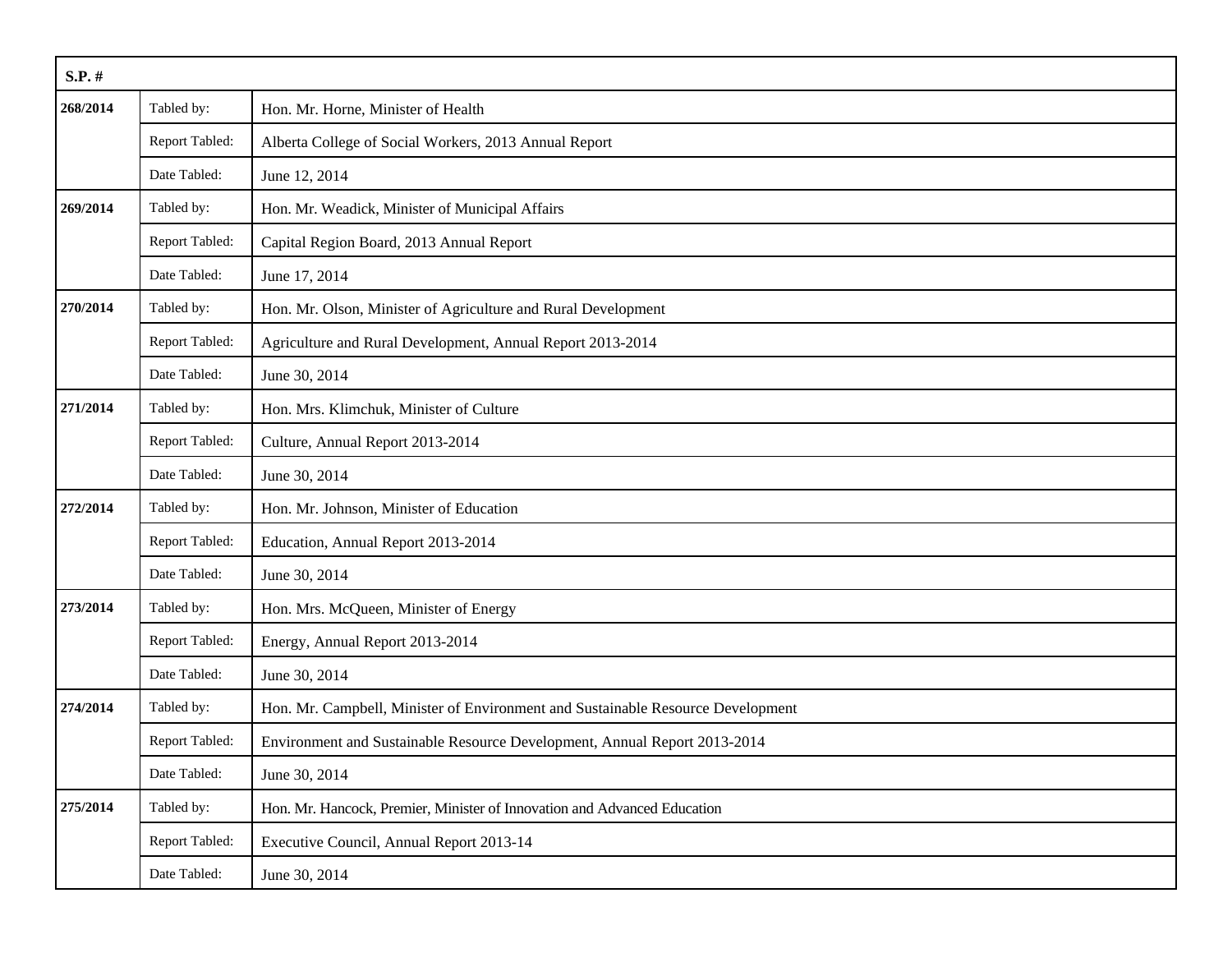| $S.P.$ # |                |                                                                              |
|----------|----------------|------------------------------------------------------------------------------|
| 276/2014 | Tabled by:     | Hon. Mr. Horne, Minister of Health                                           |
|          | Report Tabled: | Health, Annual Report 2013-14                                                |
|          | Date Tabled:   | June 30, 2014                                                                |
| 277/2014 | Tabled by:     | Hon. Mr. Bhullar, Minister of Human Services                                 |
|          | Report Tabled: | Human Services, Annual Report (Volume 1) 2013-14                             |
|          | Date Tabled:   | June 30, 2014                                                                |
| 278/2014 | Tabled by:     | Hon. Mr. Bhullar, Minister of Human Services                                 |
|          | Report Tabled: | Human Services, Annual Report (Volume 2) 2013-14                             |
|          | Date Tabled:   | June 30, 2014                                                                |
| 279/2014 | Tabled by:     | Hon. Mr. Drysdale, Minister of Infrastructure and Minister of Transportation |
|          | Report Tabled: | Infrastructure, Annual Report 2013-2014                                      |
|          | Date Tabled:   | June 30, 2014                                                                |
| 280/2014 | Tabled by:     | Hon. Mr. Hancock, Premier, Minister of Innovation and Advanced Education     |
|          | Report Tabled: | Innovation and Advanced Education, Annual Report 2013-2014                   |
|          | Date Tabled:   | June 30, 2014                                                                |
| 281/2014 | Tabled by:     | Hon. Mr. Fawcett, Minister of Jobs, Skills, Training and Labour              |
|          | Report Tabled: | Jobs, Skills, Training and Labour, Annual Report 2013-2014                   |
|          | Date Tabled:   | June 30, 2014                                                                |
| 282/2014 | Tabled by:     | Hon. Mr. Denis, Minister of Justice and Solicitor General                    |
|          | Report Tabled: | Justice and Solicitor General, Annual Report 2013-2014                       |
|          | Date Tabled:   | June 30, 2014                                                                |
| 283/2014 | Tabled by:     | Hon. Mr. Weadick, Minister of Municipal Affairs                              |
|          | Report Tabled: | Municipal Affairs, Annual Report 2013-2014                                   |
|          | Date Tabled:   | June 30, 2014                                                                |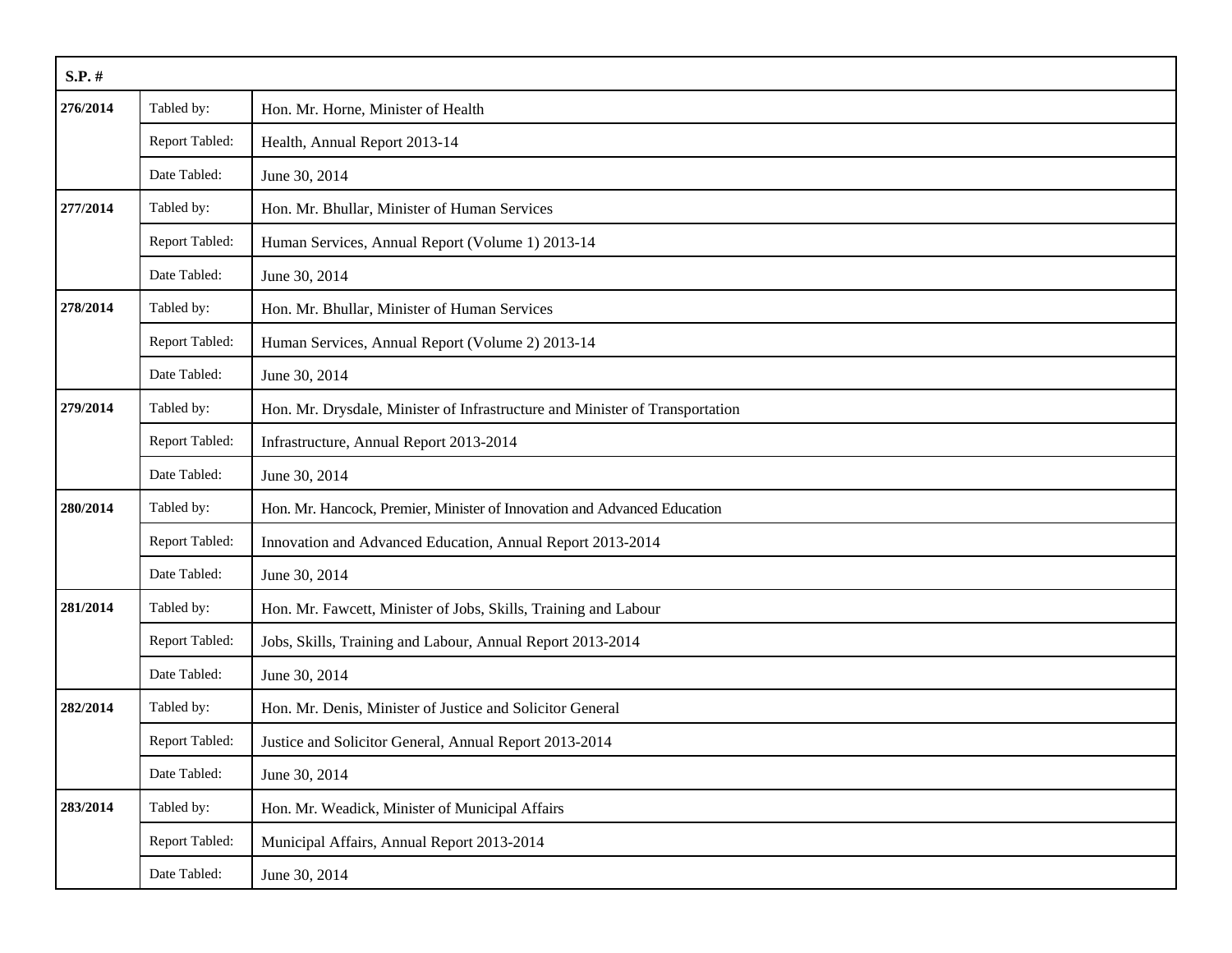| $S.P.$ # |                |                                                                                                                                                    |
|----------|----------------|----------------------------------------------------------------------------------------------------------------------------------------------------|
| 284/2014 | Tabled by:     | Hon. Mr. Griffiths, Minister of Service Alberta                                                                                                    |
|          | Report Tabled: | Service Alberta, Annual Report 2013-2014                                                                                                           |
|          | Date Tabled:   | June 30, 2014                                                                                                                                      |
| 285/2014 | Tabled by:     | Hon. Dr. Starke, Minister of Tourism, Parks and Recreation                                                                                         |
|          | Report Tabled: | Tourism, Parks and Recreation, Annual Report 2013-2014                                                                                             |
|          | Date Tabled:   | June 30, 2014                                                                                                                                      |
| 286/2014 | Tabled by:     | Hon. Mr. Drysdale, Minister of Infrastructure and Minister of Transportation                                                                       |
|          | Report Tabled: | Transportation, Annual Report 2013-2014                                                                                                            |
|          | Date Tabled:   | June 30, 2014                                                                                                                                      |
| 287/2014 | Tabled by:     | Hon. Mr. Horner, President of Treasury Board and Minister of Finance                                                                               |
|          | Report Tabled: | Treasury Board and Finance, Annual Report 2013-2014                                                                                                |
|          | Date Tabled:   | June 30, 2014                                                                                                                                      |
| 288/2014 | Tabled by:     | Hon. Mr. Dallas, Minister of International and Intergovernmental Relations                                                                         |
|          | Report Tabled: | International and Intergovernmental Relations, Annual Report 2013-2014                                                                             |
|          | Date Tabled:   | June 30, 2014                                                                                                                                      |
| 289/2014 | Tabled by:     | Hon. Mr. Scott, Associate Minister - Accountability, Transparency and Transformation, on behalf of Hon. Mr. Griffiths, Minister of Service Alberta |
|          | Report Tabled: | Freedom of Information and Protection of Privacy, Annual Report 2011-12                                                                            |
|          | Date Tabled:   | July 2, 2014                                                                                                                                       |
| 290/2014 | Tabled by:     | Hon. Mr. Scott, Associate Minister - Accountability, Transparency and Transformation, on behalf of Hon. Mr. Griffiths, Minister of Service Alberta |
|          | Report Tabled: | Freedom of Information and Protection of Privacy, Annual Report 2012-13                                                                            |
|          | Date Tabled:   | July 2, 2014                                                                                                                                       |
| 291/2014 | Tabled by:     | Hon. Mr. Bhullar, Minister of Human Services, on behalf of Hon. Mr. Hancock, Premier, Minister of Innovation and Advanced Education                |
|          | Report Tabled: | Alberta's Promise, Annual Report of 2013                                                                                                           |
|          | Date Tabled:   | July 2, 2014                                                                                                                                       |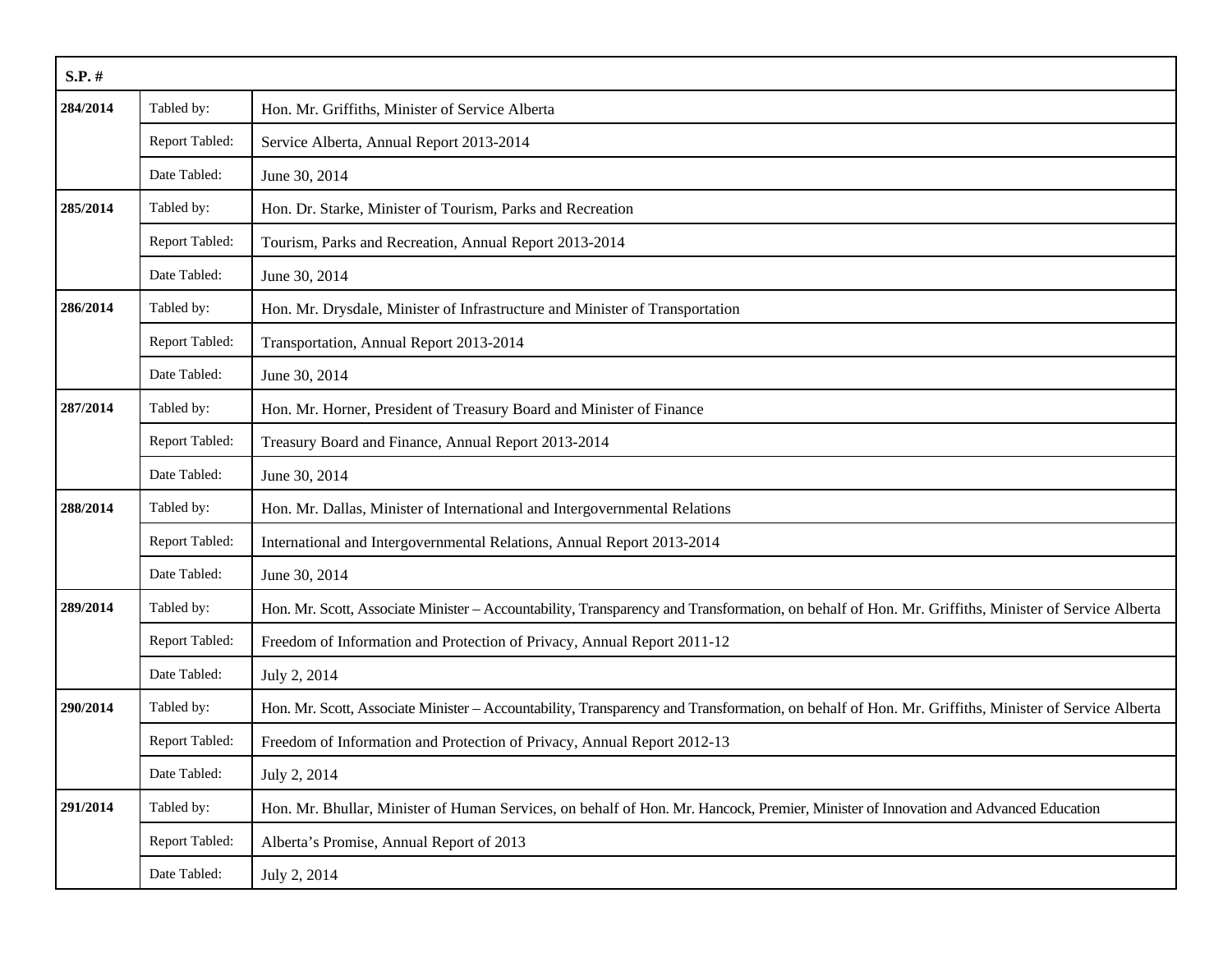| $S.P.$ # |                |                                                                                      |
|----------|----------------|--------------------------------------------------------------------------------------|
| 292/2014 | Tabled by:     | Mr. Casey, Chair, Standing Committee on the Alberta Heritage Savings Trust Fund      |
|          | Report Tabled: | Alberta Heritage Savings Trust Fund, Annual Report 2013-2014                         |
|          | Date Tabled:   | July 2, 2014                                                                         |
| 293/2014 | Tabled by:     | Hon. Mr. Oberle, Minister of Aboriginal Relations                                    |
|          | Report Tabled: | Aboriginal Relations, Annual Report 2013-2014                                        |
|          | Date Tabled:   | July 7, 2014                                                                         |
| 294/2014 | Tabled by:     | Hon. Mr. Horne, Minister of Health                                                   |
|          | Report Tabled: | Seniors Advisory Council for Alberta, 2013-2014 Annual Report                        |
|          | Date Tabled:   | July 8, 2014                                                                         |
| 295/2014 | Tabled by:     | Mr. Jeneroux, Chair, Standing Committee on Legislative Offices                       |
|          | Report Tabled: | Report of the Auditor General of Alberta, July 2014                                  |
|          | Date Tabled:   | July 8, 2014                                                                         |
| 296/2014 | Tabled by:     | Hon. Mr. Horne, Minister of Health                                                   |
|          | Report Tabled: | Alberta College of Pharmacists, 2013-2014 Annual Report                              |
|          | Date Tabled:   | July 15, 2014                                                                        |
| 297/2014 | Tabled by:     | Hon. Mr. Horne, Minister of Health                                                   |
|          | Report Tabled: | Alberta College of Speech-Language Pathologists and Audiologists, 2013 Annual Report |
|          | Date Tabled:   | July 15, 2014                                                                        |
| 298/2014 | Tabled by:     | Hon. Mr. Horne, Minister of Health                                                   |
|          | Report Tabled: | College of Dietitians of Alberta, 2013 Annual Report                                 |
|          | Date Tabled:   | July 15, 2014                                                                        |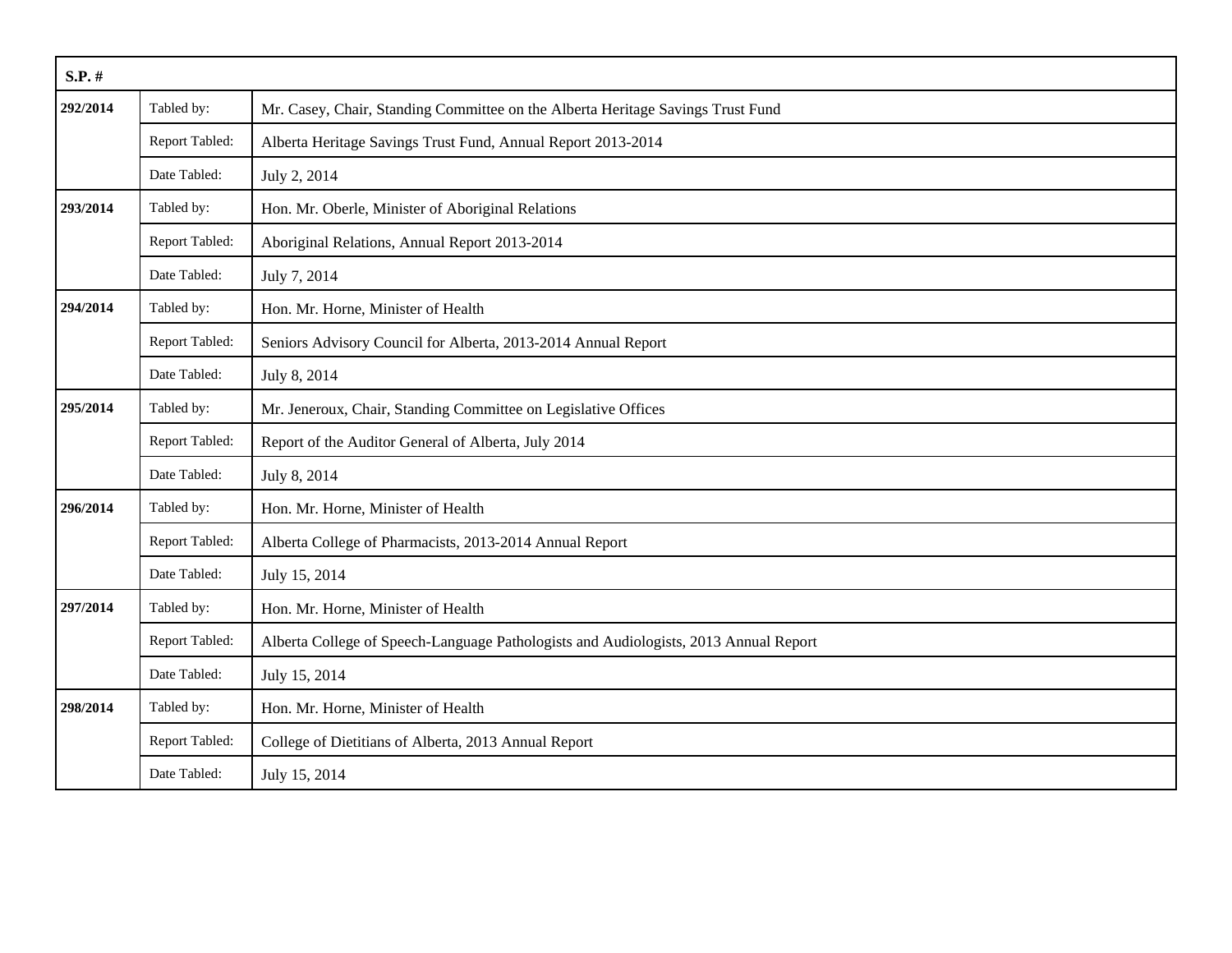| $S.P.$ # |                |                                                                                 |  |
|----------|----------------|---------------------------------------------------------------------------------|--|
| 299/2014 | Tabled by:     | Hon. Mr. Horne, Minister of Health                                              |  |
|          | Report Tabled: | College of Physical Therapists of Alberta, Annual Report 2013                   |  |
|          | Date Tabled:   | July 15, 2014                                                                   |  |
| 300/2014 | Tabled by:     | Hon. Mr. Horne, Minister of Health                                              |  |
|          | Report Tabled: | College of Registered Dental Hygienists of Alberta, 2013 Annual Report          |  |
|          | Date Tabled:   | July 15, 2014                                                                   |  |
| 301/2014 | Tabled by:     | Hon. Mr. Fawcett, Minister of Jobs, Skills, Training and Labour                 |  |
|          | Report Tabled: | Institute of Chartered Accountants of Alberta, 2014 Annual Report               |  |
|          | Date Tabled:   | July 15, 2014                                                                   |  |
| 302/2014 | Tabled by:     | Hon. Mrs. McQueen, Minister of Energy                                           |  |
|          | Report Tabled: | Response to Written Question WQ6, asked for by Ms Blakeman on April 14, 2014    |  |
|          | Date Tabled:   | July 17, 2014                                                                   |  |
| 303/2014 | Tabled by:     | Hon. Mr. Campbell, Minister of Environment and Sustainable Resource Development |  |
|          | Report Tabled: | Draft South Saskatchewan Regional Plan 2014-2024                                |  |
|          | Date Tabled:   | July 18, 2014                                                                   |  |
| 304/2014 | Tabled by:     | Hon. Mr. Horne, Minister of Health                                              |  |
|          | Report Tabled: | College of Physicians and Surgeons of Alberta, 2013 Annual Report               |  |
|          | Date Tabled:   | July 23, 2014                                                                   |  |
| 305/2014 | Tabled by:     | Hon. Mr. Horne, Minister of Health                                              |  |
|          | Report Tabled: | College of Opticians of Alberta, 2013 Annual Report                             |  |
|          | Date Tabled:   | July 23, 2014                                                                   |  |
| 306/2014 | Tabled by:     | Hon. Mr. Horne, Minister of Health                                              |  |
|          | Report Tabled: | College of Naturopathic Doctors of Alberta, Annual Report 2013                  |  |
|          | Date Tabled:   | July 23, 2014                                                                   |  |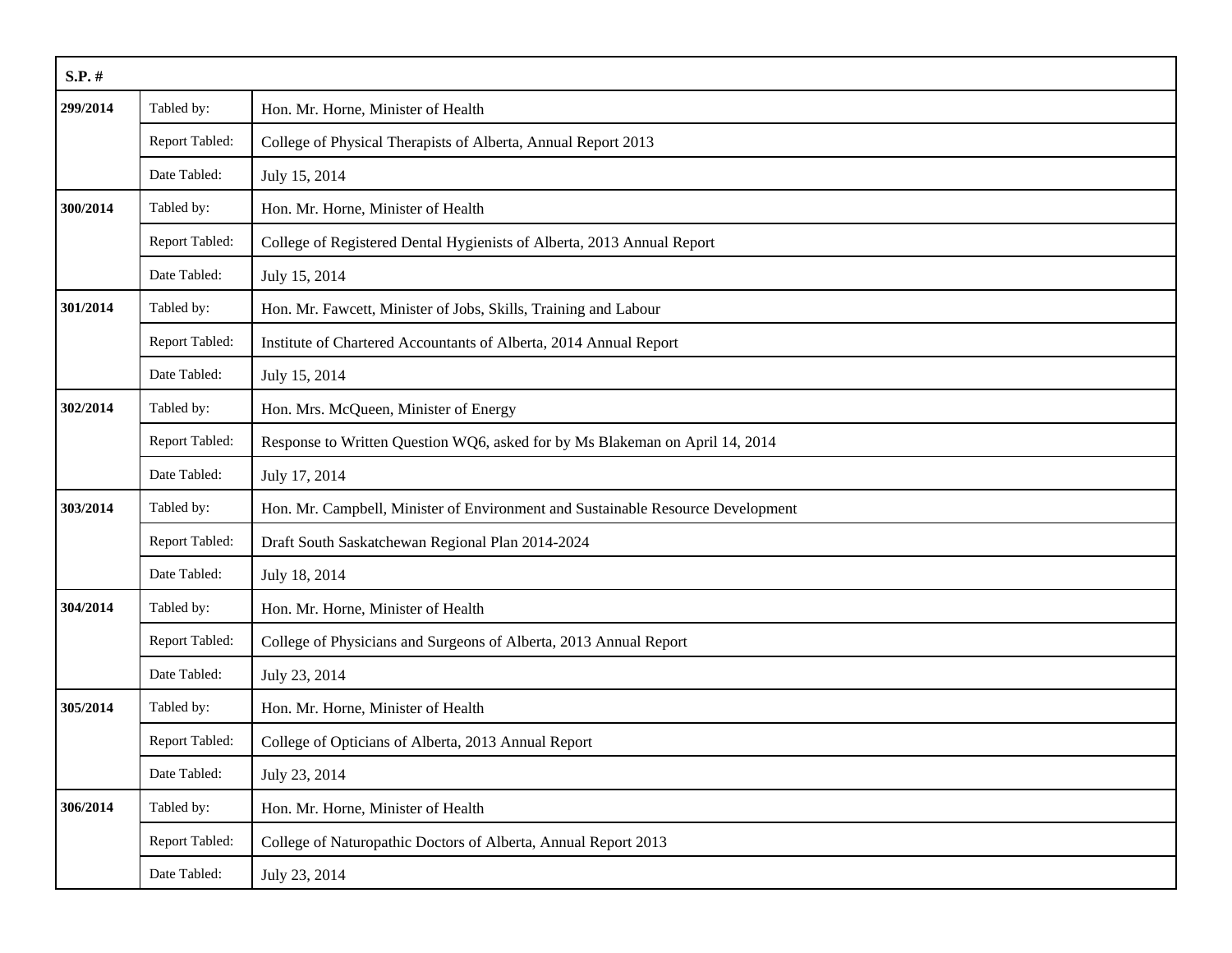| $S.P.$ # |                |                                                                                                                                    |
|----------|----------------|------------------------------------------------------------------------------------------------------------------------------------|
| 307/2014 | Tabled by:     | Hon. Mr. Johnson, Minister of Education                                                                                            |
|          | Report Tabled: | Alberta Teachers' Association, 2013 Annual Report                                                                                  |
|          | Date Tabled:   | July 28, 2014                                                                                                                      |
| 308/2014 | Tabled by:     | Mr. Khan, Chair, Standing Committee on Resource Stewardship                                                                        |
|          | Report Tabled: | Review of Bill 201, Agricultural Pests (Fusarium Head Blight) Amendment Act, 2014                                                  |
|          | Date Tabled:   | August 5, 2014                                                                                                                     |
| 309/2014 | Tabled by:     | Hon. Mr. Zwozdesky, Speaker of the Legislative Assembly                                                                            |
|          | Report Tabled: | August 2014 Special Duty Report on the Expenses of the Office of Premier Redford and Alberta's Air Transportation Services Program |
|          | Date Tabled:   | August 7, 2014                                                                                                                     |
| 310/2014 | Tabled by:     | Hon. Mr. Hancock, Premier, Minister of Innovation and Advanced Education                                                           |
|          | Report Tabled: | Alberta Apprenticeship and Industry Training Board, 2013-14 Annual Report                                                          |
|          | Date Tabled:   | August 18, 2014                                                                                                                    |
| 311/2014 | Tabled by:     | Hon. Mr. Zwozdesky, Speaker of the Legislative Assembly                                                                            |
|          | Report Tabled: | Alberta Ombudsman, Annual Report 2013-14                                                                                           |
|          | Date Tabled:   | August 20, 2014                                                                                                                    |
| 312/2014 | Tabled by:     | Hon. Mr. Zwozdesky, Speaker of the Legislative Assembly                                                                            |
|          | Report Tabled: | Alberta's Public Interest Commissioner, 2013-14 Annual Report                                                                      |
|          | Date Tabled:   | August 20, 2014                                                                                                                    |
| 313/2014 | Tabled by:     | Hon. Mr. Horner, President of Treasury Board and Minister of Finance                                                               |
|          | Report Tabled: | Alberta Securities Commission, 2014 Annual Report                                                                                  |
|          | Date Tabled:   | August 20, 2014                                                                                                                    |
| 314/2014 | Tabled by:     | Hon. Mr. Weadick, Minister of Municipal Affairs                                                                                    |
|          | Report Tabled: | Safety Codes Council, Annual Report 2013                                                                                           |
|          | Date Tabled:   | September 4, 2014                                                                                                                  |